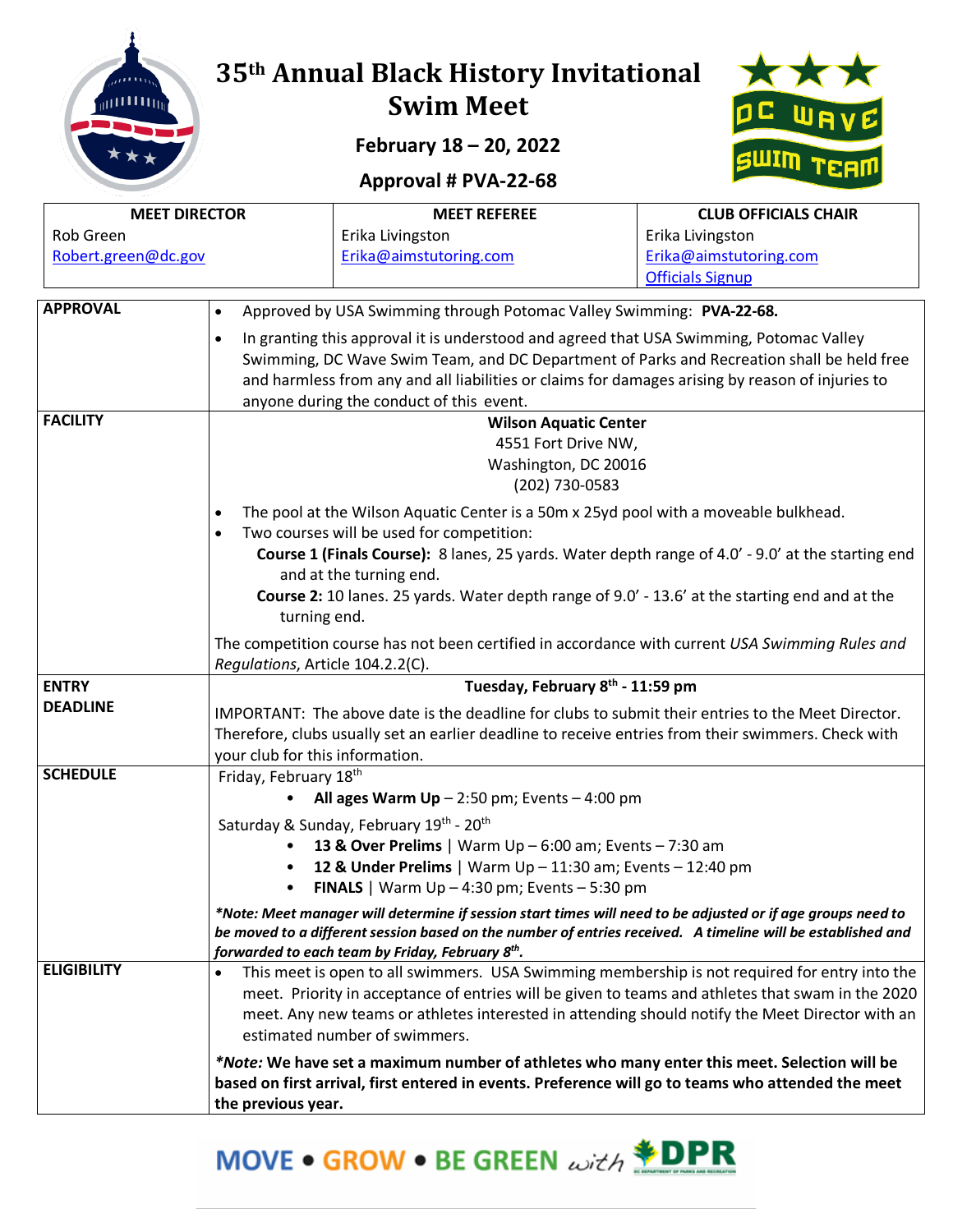| <b>DISABILITY</b>                 | PVS and host clubs along with their meet directors are committed to the Inclusion Policy as<br>$\bullet$                                                                                                                                                                                                                                                                                                                                                                                                                                                                                                                                                                                                                                                                   |
|-----------------------------------|----------------------------------------------------------------------------------------------------------------------------------------------------------------------------------------------------------------------------------------------------------------------------------------------------------------------------------------------------------------------------------------------------------------------------------------------------------------------------------------------------------------------------------------------------------------------------------------------------------------------------------------------------------------------------------------------------------------------------------------------------------------------------|
| <b>SWIMMERS</b>                   | adopted by the PVS BOD. Athletes with a disability are welcomed and are asked to provide                                                                                                                                                                                                                                                                                                                                                                                                                                                                                                                                                                                                                                                                                   |
|                                   | advance notice of desired accommodations to the Meet Director. The athlete (or athlete's coach)                                                                                                                                                                                                                                                                                                                                                                                                                                                                                                                                                                                                                                                                            |
|                                   | is also responsible for notifying the session referee of any disability prior to competition.                                                                                                                                                                                                                                                                                                                                                                                                                                                                                                                                                                                                                                                                              |
| <b>TIMING SYSTEM</b>              | Automatic timing (touchpads primary) will be used.<br>$\bullet$                                                                                                                                                                                                                                                                                                                                                                                                                                                                                                                                                                                                                                                                                                            |
| COVID-19<br><b>CONSIDERATIONS</b> | An inherent risk of exposure to COVID-19 exists in any public place where people are present.<br>$\bullet$<br>COVID-19 is a contagious disease that can lead to severe illness and death. According to the<br>Centers for Disease Control and Prevention, senior citizens and individuals with underlying<br>medical conditions are especially vulnerable.                                                                                                                                                                                                                                                                                                                                                                                                                 |
|                                   | USA Swimming, Inc., cannot prevent you (or your child(ren)) from becoming exposed to,<br>$\bullet$<br>contracting, or spreading COVID-19 while participating in USA Swimming sanctioned events. It is<br>not possible to prevent against the presence of the disease. Therefore, if you choose to<br>participate in a USA Swimming sanctioned event, you may be exposing yourself to and/or<br>increasing your risk of contracting or spreading COVID-19.                                                                                                                                                                                                                                                                                                                  |
|                                   | BY ATTENDING OR PARTICIPATING IN THIS COMPETITION, YOU VOLUNTARILY ASSUME ALL RISKS<br>$\bullet$<br>ASSOCIATED WITH EXPOSURE TO COVID-19 AND FOREVER RELEASE AND HOLD HARMLESS USA<br>SWIMMING, POTOMAC VALLEY SWIMMING, DC WAVE SWIM TEAM, AND THE WILSON AQUATIC<br>CENTER AND EACH OF THEIR OFFICERS, DIRECTORS, AGENTS, EMPLOYEES OR OTHER<br>REPRESENTATIVES FROM ANY LIABILITY OR CLAIMS INCLUDING FOR PERSONAL INJURIES, DEATH,<br>DISEASE OR PROPERTY LOSSES, OR ANY OTHER LOSS, INCLUDING BUT NOT LIMITED TO CLAIMS<br>OF NEGLIGENCE AND GIVE UP ANY CLAIMS YOU MAY HAVE TO SEEK DAMAGES, WHETHER<br>KNOWN OR UNKNOWN, FORESEEN OR UNFORESEEN, IN CONNECTION WITH EXPOSURE,<br>INFECTION, AND/OR SPREAD OF COVID-19 RELATED TO PARTICIPATION IN THIS COMPETITION. |
|                                   | We have taken enhanced health and safety measures for all attending this meet, however we<br>$\bullet$<br>cannot guarantee that you will not become infected with COVID-19. All attending this meet<br>must follow all posted instructions while in attendance. An inherent risk of exposure to COVID-19<br>exists in any public place where people are present. By attending this meet, you acknowledge<br>the contagious nature of COVID-19 and voluntarily assume all risks related to exposure to COVID-<br>19.                                                                                                                                                                                                                                                        |
|                                   | By choosing to attend this meet you agree to comply with all health and safety mandates and<br>$\bullet$<br>guidelines of USA Swimming, Potomac Valley Swimming, and the District of Columbia.                                                                                                                                                                                                                                                                                                                                                                                                                                                                                                                                                                             |
| COVID-19<br><b>PROTOCOLS</b>      | Before signing up your young swimmer, please consider that they can manage themselves for<br>$\bullet$<br>the duration of the meet with just their swim coach overseeing them, including being able to<br>visit the bathroom independently.                                                                                                                                                                                                                                                                                                                                                                                                                                                                                                                                |
|                                   | Locker room use should be minimized.<br>$\bullet$                                                                                                                                                                                                                                                                                                                                                                                                                                                                                                                                                                                                                                                                                                                          |
|                                   | No one with symptoms of COVID-19 is permitted in the facility.<br>$\bullet$                                                                                                                                                                                                                                                                                                                                                                                                                                                                                                                                                                                                                                                                                                |
|                                   | Athletes should arrive and depart in their suits if possible.<br>$\bullet$                                                                                                                                                                                                                                                                                                                                                                                                                                                                                                                                                                                                                                                                                                 |
|                                   | All attendees (athletes, coaches, officials, and volunteers) are required to wear a mask to enter<br>$\bullet$<br>the facility and throughout the facility, except for athletes who are actively competing or<br>warming up/cooling down.                                                                                                                                                                                                                                                                                                                                                                                                                                                                                                                                  |
|                                   | The meet will be limited to no more than 350 swimmers per session.<br>$\bullet$                                                                                                                                                                                                                                                                                                                                                                                                                                                                                                                                                                                                                                                                                            |
|                                   | Only swimmers, coaches, meet volunteers, and officials will be permitted on the pool deck.<br>$\bullet$                                                                                                                                                                                                                                                                                                                                                                                                                                                                                                                                                                                                                                                                    |
|                                   | A designated staff member, official, coach or volunteer will be in place to observe/marshal<br>$\bullet$<br>COVID-19 guidelines and report back to the coaches and officials on concerns or improvements.                                                                                                                                                                                                                                                                                                                                                                                                                                                                                                                                                                  |
|                                   | All attendees (athletes, coaches, volunteers, officials, etc.) must complete the COVID waiver and<br>$\bullet$<br>online health screening form before they are permitted in the facility. The link to the online form<br>will be emailed to all participating teams prior to the meet.                                                                                                                                                                                                                                                                                                                                                                                                                                                                                     |

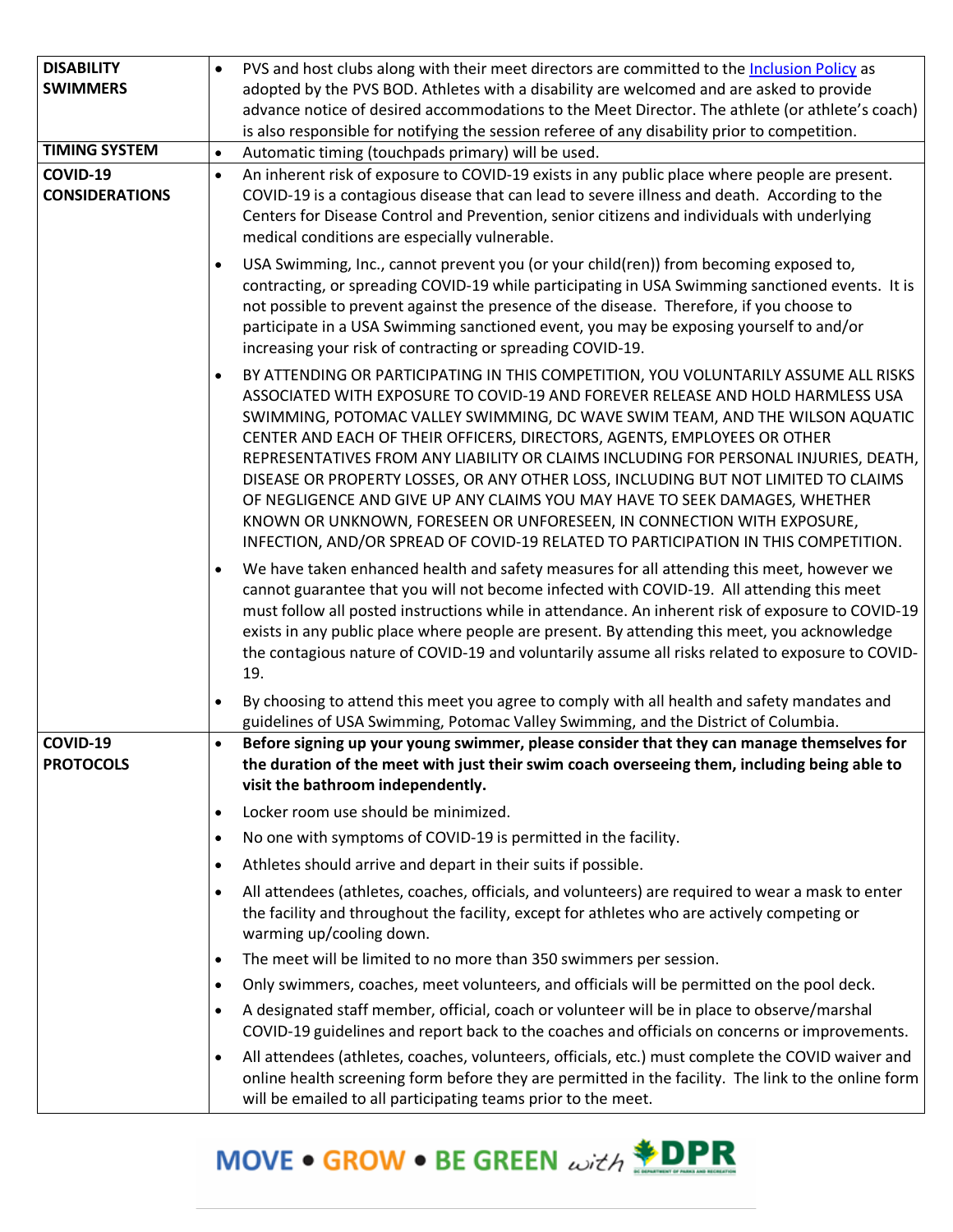|                    | $\bullet$ | Athletes will be seated in the balcony bleacher area overlooking the competition pool.                                                                                                                                                                                                                                                                                                                                                  |
|--------------------|-----------|-----------------------------------------------------------------------------------------------------------------------------------------------------------------------------------------------------------------------------------------------------------------------------------------------------------------------------------------------------------------------------------------------------------------------------------------|
|                    | $\bullet$ | All attendees should maintain a minimum of three (3) feet distance from all other participants<br>whenever possible.                                                                                                                                                                                                                                                                                                                    |
|                    | $\bullet$ | Swimmers will wear their masks until they arrive at their lane, and they will take it off and place<br>it in a bag. The bags will be placed in baskets by the starting blocks during warm-ups and<br>competition. Swimmers will immediately put their masks back on at the completion of their<br>swims before they leave the starting area.                                                                                            |
|                    | $\bullet$ | Swimmers must follow all directions as posted and adhere to all marshal directions.                                                                                                                                                                                                                                                                                                                                                     |
|                    | $\bullet$ | Swimmers will walk around the pool deck as directed and line back up in the designated area<br>with proper social distancing until they are cleared to go back to their seating area.                                                                                                                                                                                                                                                   |
|                    |           | All swimmers must remain in their designated seating area for their group until they are called<br>for their event and they must return to their area immediately following their event.                                                                                                                                                                                                                                                |
|                    |           | Any swimmer not following the meet protocols will be subject to immediate removal from the<br>meet.                                                                                                                                                                                                                                                                                                                                     |
|                    | $\bullet$ | All coaches, officials, and volunteers must bring their own water bottle and snacks.                                                                                                                                                                                                                                                                                                                                                    |
|                    | $\bullet$ | We request that all attendees notify the meet director as soon as possible if they have tested<br>positive for COVID-19, shown symptoms or have been in contact with anyone exposed to COVID-<br>19 after attending the meet.                                                                                                                                                                                                           |
|                    |           | No spectators will be permitted. Competition will be live-streamed via DC Department of Parks<br>and Recreation Facebook page - https://www.facebook.com/dcdpr.                                                                                                                                                                                                                                                                         |
| <b>RULES</b>       | $\bullet$ | Current USA Swimming rules shall govern this meet.                                                                                                                                                                                                                                                                                                                                                                                      |
|                    | $\bullet$ | All applicable adults participating in or associated with this meet acknowledge that they are<br>subject to the provisions of the USA Swimming Minor Athlete Abuse Prevention Policy<br>("MAAPP"), and that they understand that compliance with the MAAPP policy is a condition of<br>participation in the conduct of this competition.                                                                                                |
|                    | $\bullet$ | No on-deck USA-S registration is permitted.                                                                                                                                                                                                                                                                                                                                                                                             |
|                    | $\bullet$ | In compliance with USA Swimming Rules and Regulations, the use of audio or visual recording<br>devices, including a cell phone is not permitted in the changing areas, rest rooms, or locker<br>rooms. Per PVS policy, the use of equipment capable of taking pictures (e.g., cell phones,<br>cameras, etc.) is banned from behind the starting blocks during the entire meet, including warm<br>up, competition and cool down periods. |
|                    | $\bullet$ | Deck changes are prohibited.                                                                                                                                                                                                                                                                                                                                                                                                            |
|                    | $\bullet$ | Any swimmer entered in the meet must be certified by a USA Swimming member coach as being<br>proficient in performing a racing start or must start each race from within the water. When<br>unaccompanied by a member-coach, it is the responsibility of the swimmer or the swimmer's<br>legal guardian to ensure compliance with this requirement.                                                                                     |
|                    | $\bullet$ | Operation of a drone or any other flying devices is prohibited over the venue (pools,<br>athlete/coach areas, spectator areas and open ceiling locker rooms) any time athletes, coaches,<br>officials and/or spectators are present.                                                                                                                                                                                                    |
|                    | $\bullet$ | Dive-over starts will be used.                                                                                                                                                                                                                                                                                                                                                                                                          |
|                    | $\bullet$ | The Meet Director and the PVS Technical Committee reserve the right to limit events, heats,<br>swimmers or adjust the format to conform with the 4-hour provision for sessions that include 12<br>& U events per Rule 205.3.1F.                                                                                                                                                                                                         |
| <b>EVENT RULES</b> | $\bullet$ | Qualifying time standards will be used for all events. The qualifying time standard is a minimum B<br>time standard (2016-2020). All 12 & Under 200 yard events will use a minimum B time standard<br>for 11-12 age group as the qualifying time standard. Open Events will use a minimum B time<br>standard for the 15-16 age group as the qualifying time standard.                                                                   |

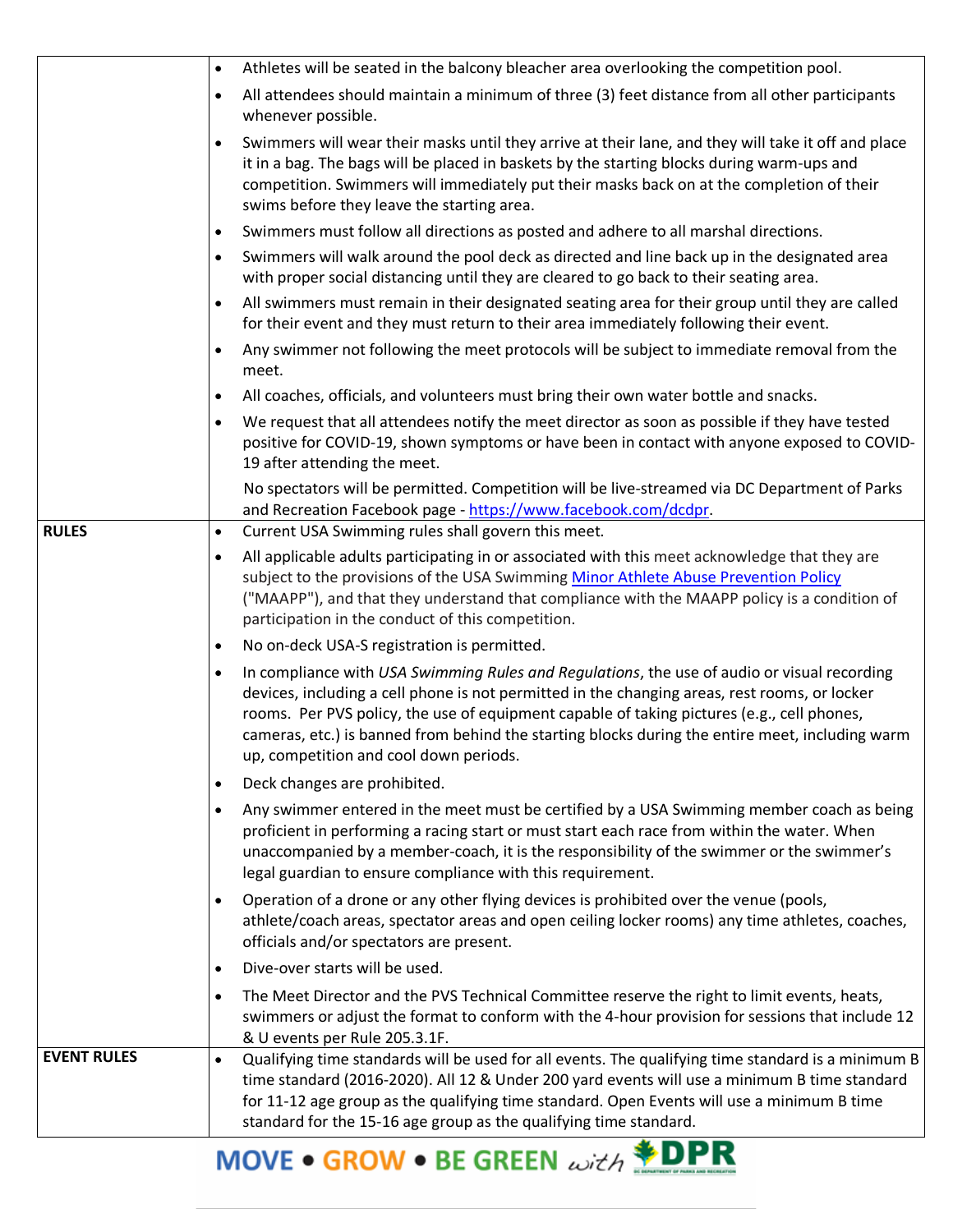| $\bullet$ |                                                                                     |                                                                   |                                                                                         |                                                                                                                                                                                                                                                                                                             |  |  |  |  |
|-----------|-------------------------------------------------------------------------------------|-------------------------------------------------------------------|-----------------------------------------------------------------------------------------|-------------------------------------------------------------------------------------------------------------------------------------------------------------------------------------------------------------------------------------------------------------------------------------------------------------|--|--|--|--|
|           | All Friday events are timed finals.                                                 |                                                                   |                                                                                         |                                                                                                                                                                                                                                                                                                             |  |  |  |  |
| $\bullet$ |                                                                                     | more than eight (8) individual events for the entire meet.        |                                                                                         | Each swimmer may enter a maximum of three (3) individual events per day, but not to exceed                                                                                                                                                                                                                  |  |  |  |  |
| $\bullet$ | Relay cards (furnished at the session) shall be submitted for each relay team only. |                                                                   |                                                                                         |                                                                                                                                                                                                                                                                                                             |  |  |  |  |
| $\bullet$ |                                                                                     |                                                                   |                                                                                         | All 10 & Under events will be timed finals to be swum during the 12 & Under prelim sessions.                                                                                                                                                                                                                |  |  |  |  |
| $\bullet$ |                                                                                     | 200 Butterfly, and 200 Individual Medley are Timed Finals events. | All 11-12 events, with the exception of 12&Under 500 Freestyle, 200 Breaststroke, 200   | Backstroke, 200 Butterfly, and 200 Individual Medley, will be prelims/finals events with the top 8<br>swimmers qualifying for finals. The 12&Under 500 Freestyle, 200 Breaststroke, 200 Backstroke,                                                                                                         |  |  |  |  |
| $\bullet$ | "B" final will be swum first.                                                       |                                                                   |                                                                                         | All 13-14 and 15 & Over events will be preliminaries and finals. The eight (8) lane course will be<br>used for finals. There will be a consolation "B" heat and a championship "A" final heat, except for<br>the 400 IM and 500 Free, which will be timed final events swum in the preliminary session. The |  |  |  |  |
| $\bullet$ |                                                                                     | The 500 Free and 400 IM events will be swum Fast to Slow.         |                                                                                         |                                                                                                                                                                                                                                                                                                             |  |  |  |  |
| $\bullet$ |                                                                                     |                                                                   | Swimmers must provide their own timers and counters (if desired) for the 500 Freestyle. |                                                                                                                                                                                                                                                                                                             |  |  |  |  |
|           |                                                                                     | Swimmers must provide their own timers for the 400 IM.            |                                                                                         |                                                                                                                                                                                                                                                                                                             |  |  |  |  |
|           |                                                                                     |                                                                   |                                                                                         |                                                                                                                                                                                                                                                                                                             |  |  |  |  |
|           |                                                                                     |                                                                   |                                                                                         |                                                                                                                                                                                                                                                                                                             |  |  |  |  |
|           |                                                                                     |                                                                   |                                                                                         |                                                                                                                                                                                                                                                                                                             |  |  |  |  |
|           |                                                                                     | <b>BONUS SWIMS NOW AVAILABLE!</b>                                 |                                                                                         |                                                                                                                                                                                                                                                                                                             |  |  |  |  |
|           |                                                                                     | 1 Qualifying Time = Up to 3 Bonus Swims                           |                                                                                         |                                                                                                                                                                                                                                                                                                             |  |  |  |  |
|           |                                                                                     | 2 Qualifying Times = Up to 2 Bonus Swims                          |                                                                                         |                                                                                                                                                                                                                                                                                                             |  |  |  |  |
|           |                                                                                     | 3 Qualifying Times = Up to 1 Bonus Swims                          |                                                                                         |                                                                                                                                                                                                                                                                                                             |  |  |  |  |
|           |                                                                                     | 4 or More Qualifying Times = No Bonus                             |                                                                                         |                                                                                                                                                                                                                                                                                                             |  |  |  |  |
|           |                                                                                     |                                                                   |                                                                                         |                                                                                                                                                                                                                                                                                                             |  |  |  |  |
| $\circ$   |                                                                                     |                                                                   |                                                                                         |                                                                                                                                                                                                                                                                                                             |  |  |  |  |
|           |                                                                                     |                                                                   | box next to the event(s) before submitting your entries.                                |                                                                                                                                                                                                                                                                                                             |  |  |  |  |
|           |                                                                                     |                                                                   |                                                                                         | When entering an athlete into a bonus event make sure to check the Bonus                                                                                                                                                                                                                                    |  |  |  |  |
|           | <b>Evt # Eligible Events</b>                                                        | <b>Stat</b><br>Sel                                                | <b>SCR Alt Exh Bonus St cial Event Age Conv Time</b><br><b>Entry Time Heat/Lane</b>     | <b>EN</b>                                                                                                                                                                                                                                                                                                   |  |  |  |  |
| 8         | Boys Open 400 IM                                                                    | □<br>Seeded                                                       | □<br>□                                                                                  |                                                                                                                                                                                                                                                                                                             |  |  |  |  |
|           | 16 Boys Open 200 Fly                                                                | □<br>Seeded<br>□<br>Seeded                                        | □<br>oτ<br>□<br>□<br>$\Box$<br>OT<br>□<br>□                                             |                                                                                                                                                                                                                                                                                                             |  |  |  |  |
|           | 28 Boys Open 500 Free<br>40 Boys Open 200 IM                                        | □<br>Seeded                                                       | $\Box$<br>□<br>O<br>□                                                                   |                                                                                                                                                                                                                                                                                                             |  |  |  |  |
|           | 44 Boys Open 50 Free                                                                | □<br>Seeded                                                       | $\Box$<br>□<br>o<br>□                                                                   |                                                                                                                                                                                                                                                                                                             |  |  |  |  |
|           | 48 Boys Open 100 Back                                                               | □<br>Seeded                                                       | α.<br>□<br>□<br>□                                                                       |                                                                                                                                                                                                                                                                                                             |  |  |  |  |
|           | 52 Boys Open 200 Free<br>56 Boys Open 100 Breast                                    | □<br>Seeded<br>п<br>Seeded                                        | □<br>□<br>□<br>□<br>$\Box$<br>σ<br>□<br>$\Box$                                          |                                                                                                                                                                                                                                                                                                             |  |  |  |  |
|           | 102 Boys Open 200 Back                                                              | □<br>Seeded                                                       | $\Box$<br>□<br>O<br>□                                                                   |                                                                                                                                                                                                                                                                                                             |  |  |  |  |
|           | 106 Boys Open 100 Free<br>110 Boys Open 200 Breast                                  | п<br>Seeded<br>□<br>Seeded                                        | $\Box$<br>□<br>п<br>□<br>□<br>□<br>□<br>□                                               |                                                                                                                                                                                                                                                                                                             |  |  |  |  |

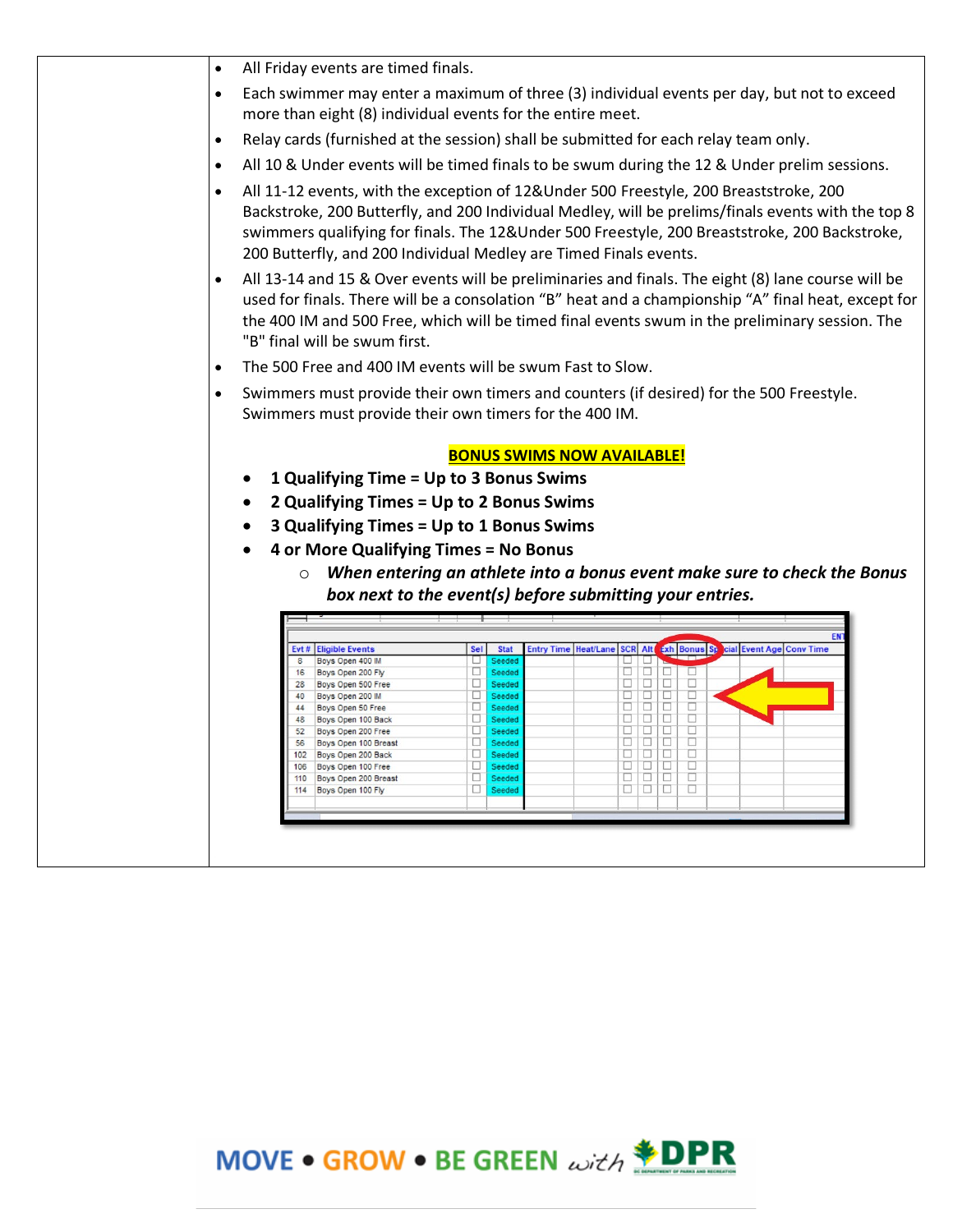|                           |                                                                                                                                                                                                                                                                                                                                                                                                                                                             | □                        | 3:07.38Y         | 3:07.38Y                                                                                                                                                                                                                                                                                                                                  | □            | $\Box$            |                  | 15         | G              | Open 200 Fly                                                 |                  | $\leq$ = 2:46.79Y                  |  |
|---------------------------|-------------------------------------------------------------------------------------------------------------------------------------------------------------------------------------------------------------------------------------------------------------------------------------------------------------------------------------------------------------------------------------------------------------------------------------------------------------|--------------------------|------------------|-------------------------------------------------------------------------------------------------------------------------------------------------------------------------------------------------------------------------------------------------------------------------------------------------------------------------------------------|--------------|-------------------|------------------|------------|----------------|--------------------------------------------------------------|------------------|------------------------------------|--|
|                           |                                                                                                                                                                                                                                                                                                                                                                                                                                                             | □                        | 6:29.62Y         | 6:29.62Y                                                                                                                                                                                                                                                                                                                                  | $\Box$       | $\Box$            |                  | 27         | G              | Open 500 Free                                                |                  | $<=6:40.69Y$                       |  |
|                           |                                                                                                                                                                                                                                                                                                                                                                                                                                                             |                          | Day 2 Session 2  |                                                                                                                                                                                                                                                                                                                                           |              |                   |                  |            |                | Max Entries this Session IE = $3 \mid Rel = 0 \mid Comb = 5$ |                  |                                    |  |
|                           |                                                                                                                                                                                                                                                                                                                                                                                                                                                             |                          | <b>Best Time</b> | <b>Entry Time</b>                                                                                                                                                                                                                                                                                                                         | <b>Bonus</b> | ibition           | Approval         | Ev#        | Gen            | Event                                                        |                  | <b>Qualify Time</b>                |  |
|                           |                                                                                                                                                                                                                                                                                                                                                                                                                                                             | □                        | 2:33.45Y         | 2:33.45Y                                                                                                                                                                                                                                                                                                                                  | □            | П                 |                  | 39         | G              | Open 200 Medley                                              |                  | $\leq$ =2:48.19Y                   |  |
|                           |                                                                                                                                                                                                                                                                                                                                                                                                                                                             | □                        | 26.68Y           | 26.68Y                                                                                                                                                                                                                                                                                                                                    | □            |                   |                  | 43         | G              | Open 50 Free                                                 |                  | $\leq$ =32.09Y                     |  |
|                           |                                                                                                                                                                                                                                                                                                                                                                                                                                                             | □                        | 1:12.77Y         | 1:12.77Y                                                                                                                                                                                                                                                                                                                                  | □            |                   |                  | 47         | G              | Open 100 Back                                                |                  | <= 1:15.39Y                        |  |
|                           |                                                                                                                                                                                                                                                                                                                                                                                                                                                             | ⊔                        | 2:20.05Y         | 2:20.05Y                                                                                                                                                                                                                                                                                                                                  | □            | $\Box$            |                  | 51         | G              | Open 200 Free                                                |                  | <= 2:29.89Y                        |  |
|                           |                                                                                                                                                                                                                                                                                                                                                                                                                                                             | □                        | 1:17.80Y         | 1:17.80Y                                                                                                                                                                                                                                                                                                                                  | $\Box$       | $\Box$            |                  | 55         | G              | Open 100 Breast                                              |                  | 51:26.89Y                          |  |
|                           |                                                                                                                                                                                                                                                                                                                                                                                                                                                             |                          | Day 3 Session 7  |                                                                                                                                                                                                                                                                                                                                           |              |                   |                  |            |                | Max Entries this Session IE = $3 \mid Rel = 0 \mid Comb = 5$ |                  |                                    |  |
|                           |                                                                                                                                                                                                                                                                                                                                                                                                                                                             |                          | <b>Best Time</b> | <b>Entry Time</b>                                                                                                                                                                                                                                                                                                                         | <b>Bonus</b> | <b>Exhibition</b> | Approval         | Ev#<br>101 | Gen<br>G       | Event<br>Open 200 Back                                       |                  | <b>Qualify Time</b><br><= 2:44.09Y |  |
|                           |                                                                                                                                                                                                                                                                                                                                                                                                                                                             | □                        | 2:38.26Y         | 2:38.26Y                                                                                                                                                                                                                                                                                                                                  | □            | $\Box$            |                  |            |                |                                                              |                  |                                    |  |
| <b>Scratch Policy for</b> |                                                                                                                                                                                                                                                                                                                                                                                                                                                             |                          |                  | Swimmers who do not wish to swim in the Final, may "Scratch" from the event by following the                                                                                                                                                                                                                                              |              |                   |                  |            |                |                                                              |                  |                                    |  |
| <b>Finals</b>             |                                                                                                                                                                                                                                                                                                                                                                                                                                                             |                          |                  | proper procedure. Swimmers must fill out and sign a Finals Scratch Slip within 30 minutes of the<br>announcement of qualifiers for "A" or "B" finals, if scheduled.<br>Swimmers may declare an "intent to scratch" by marking the appropriate space for "intent" On                                                                       |              |                   |                  |            |                |                                                              |                  |                                    |  |
|                           | $\bullet$<br>$\bullet$                                                                                                                                                                                                                                                                                                                                                                                                                                      | the Finals Scratch Slip. |                  | Swimmers must confirm that "intent to scratch" on the Finals Scratch Sheet within 30 minutes<br>after the conclusion of their last preliminary individual event of the day or they will be<br>automatically seeded into the Final.<br>If an athlete fails to properly scratch from a final event and does not appear for the event Final, |              |                   |                  |            |                |                                                              |                  |                                    |  |
|                           |                                                                                                                                                                                                                                                                                                                                                                                                                                                             |                          |                  | they will be scratched from their next preliminary swim as a penalty.                                                                                                                                                                                                                                                                     |              |                   |                  |            |                |                                                              |                  |                                    |  |
| <b>POSITIVE CHECK IN</b>  | All events, except for the 400 IM and the 500 Freestyle, will be pre-seeded.                                                                                                                                                                                                                                                                                                                                                                                |                          |                  |                                                                                                                                                                                                                                                                                                                                           |              |                   |                  |            |                |                                                              |                  |                                    |  |
| <b>WARM-UP</b>            | determine the structure of warm-up, including times/lane assignments.                                                                                                                                                                                                                                                                                                                                                                                       |                          |                  | The prescribed PVS warm-up procedures and safety policies will be followed. The Meet Director may                                                                                                                                                                                                                                         |              |                   |                  |            |                |                                                              |                  |                                    |  |
| <b>SUPERVISION</b>        | $\bullet$                                                                                                                                                                                                                                                                                                                                                                                                                                                   |                          |                  | Coaches are responsible for the conduct of their swimmers and cleaning up for their team areas.                                                                                                                                                                                                                                           |              |                   |                  |            |                |                                                              |                  |                                    |  |
|                           | $\bullet$                                                                                                                                                                                                                                                                                                                                                                                                                                                   |                          |                  | Each team MUST assign a certified Coach or Marshal to remain in the assigned Team Area to                                                                                                                                                                                                                                                 |              |                   |                  |            |                |                                                              |                  |                                    |  |
|                           |                                                                                                                                                                                                                                                                                                                                                                                                                                                             |                          |                  | ensure COVID-19 guidelines are being followed and to assist with Clerk of Course.                                                                                                                                                                                                                                                         |              |                   |                  |            |                |                                                              |                  |                                    |  |
|                           | $\bullet$                                                                                                                                                                                                                                                                                                                                                                                                                                                   |                          |                  | No Spectators will be permitted in the facility.                                                                                                                                                                                                                                                                                          |              |                   |                  |            |                |                                                              |                  |                                    |  |
| <b>SEEDING</b>            | $\bullet$                                                                                                                                                                                                                                                                                                                                                                                                                                                   |                          |                  | All events will be pre-seeded except for the 400 IM and 500 freestyle.                                                                                                                                                                                                                                                                    |              |                   |                  |            |                |                                                              |                  |                                    |  |
| <b>AWARDS</b>             |                                                                                                                                                                                                                                                                                                                                                                                                                                                             |                          |                  |                                                                                                                                                                                                                                                                                                                                           |              |                   |                  |            |                |                                                              |                  |                                    |  |
|                           | Medals will be awarded for 1st through 3rd place for individual and relay events, ribbons will be<br>$\bullet$<br>awarded for 4th through 8th place in individual events only. Heat winner ribbons will be awarded<br>during prelims of the 12 & Under sessions for individual events to heat winners.<br>High Point: Special recognition will be given to the male and female swimmer from each age<br>$\bullet$<br>group who accumulates the most points. |                          |                  |                                                                                                                                                                                                                                                                                                                                           |              |                   |                  |            |                |                                                              |                  |                                    |  |
| <b>SCORING</b>            | $\bullet$                                                                                                                                                                                                                                                                                                                                                                                                                                                   |                          |                  | The 12 & under individual events will be scored as 8 & U, 9 & 10, and 11 & 12 age groups. The 13                                                                                                                                                                                                                                          |              |                   |                  |            |                |                                                              |                  |                                    |  |
|                           |                                                                                                                                                                                                                                                                                                                                                                                                                                                             |                          |                  | & Over events will be scored 13 & 14 and 15 & over respectively.                                                                                                                                                                                                                                                                          |              |                   |                  |            |                |                                                              |                  |                                    |  |
|                           | Points will be awarded as follows:                                                                                                                                                                                                                                                                                                                                                                                                                          |                          |                  |                                                                                                                                                                                                                                                                                                                                           |              |                   |                  |            |                |                                                              |                  |                                    |  |
|                           |                                                                                                                                                                                                                                                                                                                                                                                                                                                             | Place                    | Points           | Place                                                                                                                                                                                                                                                                                                                                     |              | Points            | Place            |            | Points         |                                                              | Place            | Points                             |  |
|                           |                                                                                                                                                                                                                                                                                                                                                                                                                                                             | 1 <sup>st</sup>          | 20               | 5 <sup>th</sup>                                                                                                                                                                                                                                                                                                                           |              | 14                | 9 <sup>th</sup>  |            | 9              |                                                              | 13 <sup>th</sup> | 4                                  |  |
|                           |                                                                                                                                                                                                                                                                                                                                                                                                                                                             | 2 <sup>nd</sup>          | 17               | 6 <sup>th</sup>                                                                                                                                                                                                                                                                                                                           |              | 13                | 10 <sup>th</sup> |            | $\overline{7}$ |                                                              | 14 <sup>th</sup> | 3                                  |  |
|                           |                                                                                                                                                                                                                                                                                                                                                                                                                                                             | 3 <sup>rd</sup>          | 16               | 7 <sup>th</sup>                                                                                                                                                                                                                                                                                                                           |              | 12                | 11 <sup>th</sup> |            | 6              |                                                              | 15 <sup>th</sup> | $\overline{2}$                     |  |

MOVE • GROW • BE GREEN with **\*DPR**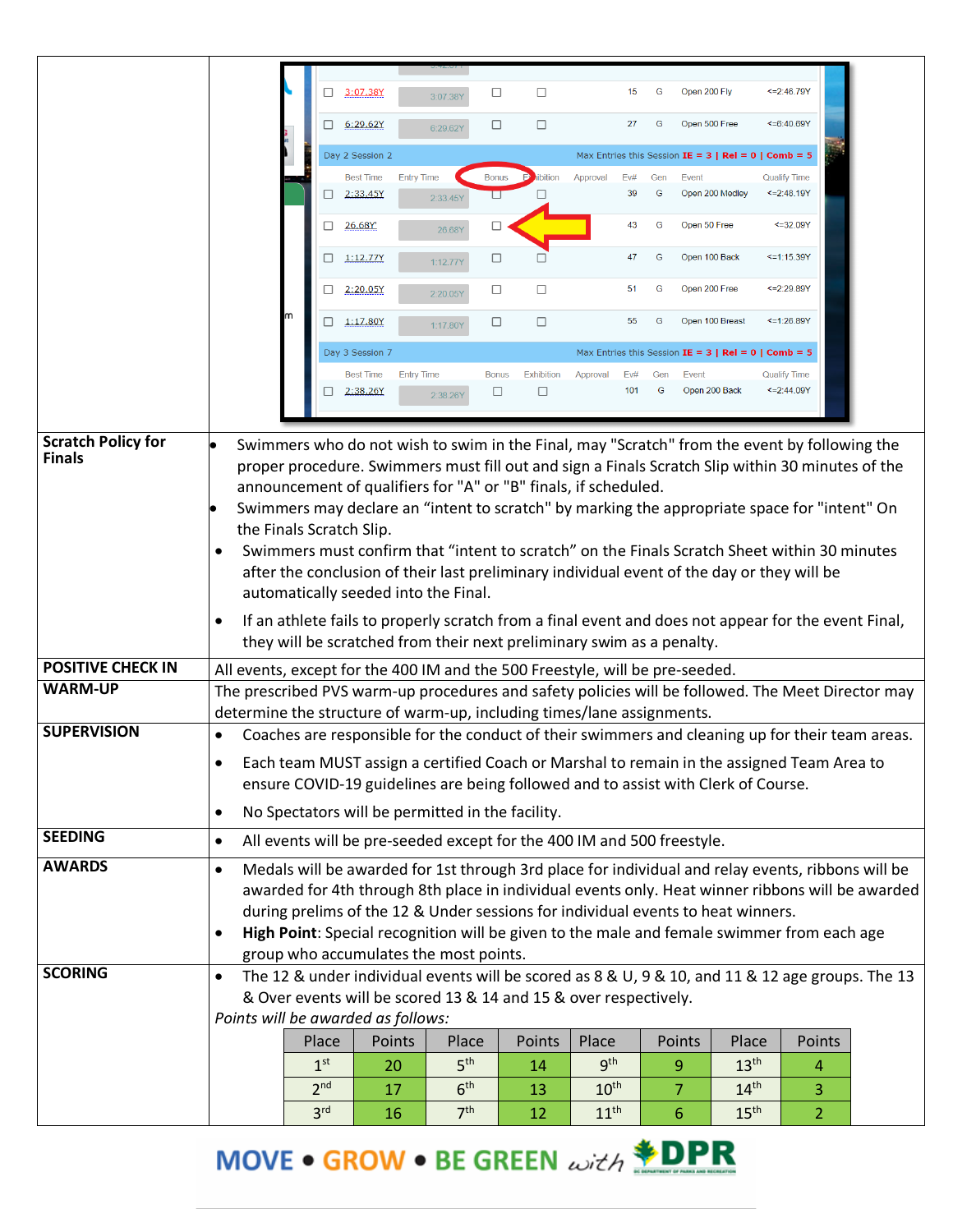|                        |                                                                                                   | 4 <sup>th</sup>                                                                                 | 15 | 8 <sup>th</sup>                                                                                         | 11 | $12^{th}$ | 5 | 16 <sup>th</sup> |  |  |  |
|------------------------|---------------------------------------------------------------------------------------------------|-------------------------------------------------------------------------------------------------|----|---------------------------------------------------------------------------------------------------------|----|-----------|---|------------------|--|--|--|
|                        | Relay events will not be considered in the individual's point total. All events are timed finals. |                                                                                                 |    |                                                                                                         |    |           |   |                  |  |  |  |
|                        |                                                                                                   | Individual scores through 16 <sup>th</sup> place will be maintained and posted during the meet. |    |                                                                                                         |    |           |   |                  |  |  |  |
| <b>PROGRAMS</b>        |                                                                                                   |                                                                                                 |    | Meet programs will be emailed to teams and available on Meet Mobile.                                    |    |           |   |                  |  |  |  |
| <b>CREDENTIALS</b>     |                                                                                                   |                                                                                                 |    | Certified USA Swimming coaches and officials must display valid 2022 USA Swimming deck pass             |    |           |   |                  |  |  |  |
|                        |                                                                                                   |                                                                                                 |    | during check-in to receive meet credentials. Coaches are required to display 2022 BHISM Meet            |    |           |   |                  |  |  |  |
|                        |                                                                                                   |                                                                                                 |    | Credentials at all times while on deck. Credentials will be checked before each session to gain access  |    |           |   |                  |  |  |  |
|                        |                                                                                                   | to the deck and hospitality room.                                                               |    |                                                                                                         |    |           |   |                  |  |  |  |
|                        |                                                                                                   |                                                                                                 |    | Teams will be issued coaches credentials based on the number of swimmers entered in the meet.           |    |           |   |                  |  |  |  |
|                        |                                                                                                   |                                                                                                 |    | Teams are asked to submit a list of coaches to the meet director along with their entries.              |    |           |   |                  |  |  |  |
|                        |                                                                                                   |                                                                                                 |    | 1-10 swimmers 2 credentials                                                                             |    |           |   |                  |  |  |  |
|                        |                                                                                                   |                                                                                                 |    | 11-20 swimmers 3 credentials                                                                            |    |           |   |                  |  |  |  |
|                        |                                                                                                   |                                                                                                 |    | 21-40 swimmers 4 credentials                                                                            |    |           |   |                  |  |  |  |
|                        |                                                                                                   |                                                                                                 |    | 41-60 swimmers 5 credentials                                                                            |    |           |   |                  |  |  |  |
|                        |                                                                                                   |                                                                                                 |    | 61-100 swimmers 6 credentials                                                                           |    |           |   |                  |  |  |  |
|                        |                                                                                                   |                                                                                                 |    | 100+ swimmers Please provide a list of coaches                                                          |    |           |   |                  |  |  |  |
| <b>SPECTATOR ENTRY</b> |                                                                                                   |                                                                                                 |    | No spectators will be permitted in the facility. All sessions of the meet may be viewed via livestream. |    |           |   |                  |  |  |  |
| <b>FEE</b>             | A link to the livestream will be published before the meet.                                       |                                                                                                 |    |                                                                                                         |    |           |   |                  |  |  |  |

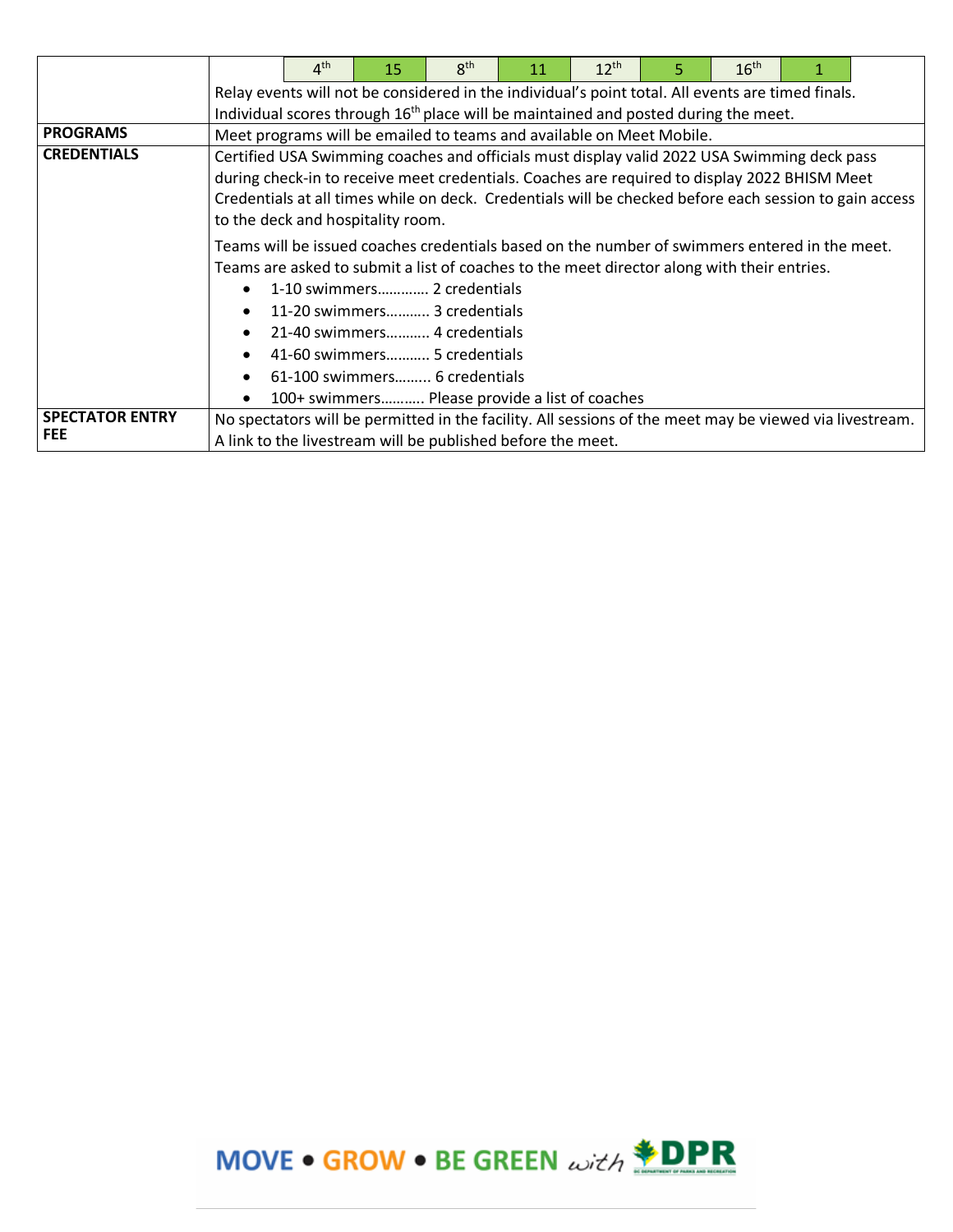| <b>OFFICIALS</b>        | Each participating club is requested to provide at least one table worker or official (Referee Starter,                                                                                                                                                                                                                                                                        |  |  |  |  |  |  |  |
|-------------------------|--------------------------------------------------------------------------------------------------------------------------------------------------------------------------------------------------------------------------------------------------------------------------------------------------------------------------------------------------------------------------------|--|--|--|--|--|--|--|
|                         | Chief Judge or Stroke & Turn Judge) per session if entering 25 or more splashes.                                                                                                                                                                                                                                                                                               |  |  |  |  |  |  |  |
|                         | Officials interested in volunteering should contact the Club Officials Chair, Erika Livingston,                                                                                                                                                                                                                                                                                |  |  |  |  |  |  |  |
|                         | Erika@aimstutoring.com and also fill out the Officials sign up form below.                                                                                                                                                                                                                                                                                                     |  |  |  |  |  |  |  |
|                         | <b>OFFICIALS SIGN UP LINK</b>                                                                                                                                                                                                                                                                                                                                                  |  |  |  |  |  |  |  |
|                         | Officials volunteering for this meet should sign in at the recording table prior to the start of warm-                                                                                                                                                                                                                                                                         |  |  |  |  |  |  |  |
|                         | ups. Certified officials who have not previously volunteered should contact the referee upon arrival                                                                                                                                                                                                                                                                           |  |  |  |  |  |  |  |
|                         | to make their services available. A comprehensive official briefing will precede each session during                                                                                                                                                                                                                                                                           |  |  |  |  |  |  |  |
| <b>TIMERS</b>           | warm-ups.<br>Two (2) timers per lane are required. There will be two Head Timers per course.<br>$\bullet$                                                                                                                                                                                                                                                                      |  |  |  |  |  |  |  |
|                         |                                                                                                                                                                                                                                                                                                                                                                                |  |  |  |  |  |  |  |
|                         | Each team is required to provide two volunteer timers for the duration of each session.<br>$\bullet$                                                                                                                                                                                                                                                                           |  |  |  |  |  |  |  |
|                         | Depending on the number of teams present, the meet director reserves the right to request                                                                                                                                                                                                                                                                                      |  |  |  |  |  |  |  |
|                         | teams to contribute a certain number of timers proportional to their entries. For the 500 Yard<br>Freestyle and 400 Yard I.M events athletes must provide their own timers. These are positive                                                                                                                                                                                 |  |  |  |  |  |  |  |
|                         | check-in events; swimmers must check in during warmups to indicate their presence and intent                                                                                                                                                                                                                                                                                   |  |  |  |  |  |  |  |
|                         | to swim these events.                                                                                                                                                                                                                                                                                                                                                          |  |  |  |  |  |  |  |
|                         |                                                                                                                                                                                                                                                                                                                                                                                |  |  |  |  |  |  |  |
| <b>ENTRY PROCEDURES</b> | An online Timer's Signup will be emailed to participating clubs after the entry deadline.<br>$\bullet$                                                                                                                                                                                                                                                                         |  |  |  |  |  |  |  |
|                         | $\bullet$                                                                                                                                                                                                                                                                                                                                                                      |  |  |  |  |  |  |  |
|                         | The master entry shall show the name, address, and telephone number of the person<br>$\bullet$<br>responsible for each team's entry.                                                                                                                                                                                                                                           |  |  |  |  |  |  |  |
|                         | Entries must be submitted electronically to the Meet Director via e-mail. Follow the instructions<br>$\bullet$<br>under the appropriate heading below.                                                                                                                                                                                                                         |  |  |  |  |  |  |  |
|                         | Entries must indicate the athlete's legal name and date of birth. Each club is requested to remit<br>$\bullet$<br>one check to cover the entry fees for the entire team. Please put the club's name on the entry<br>check (if not a club check) and note the number of entries. Do not send cash. Meet director has<br>been instructed not to accept telephone or fax entries. |  |  |  |  |  |  |  |
|                         | Entries not submitted on the required forms, not complete, not legible, or not in the required<br>$\bullet$<br>electronic format, will not be accepted and will be returned. The Meet Director will not be held<br>responsible if there is no time to properly resubmit the entry.                                                                                             |  |  |  |  |  |  |  |
|                         | NO DECK ENTRIES WILL BE ACCEPTED                                                                                                                                                                                                                                                                                                                                               |  |  |  |  |  |  |  |
|                         | Electronic entries files should include:<br>$\bullet$                                                                                                                                                                                                                                                                                                                          |  |  |  |  |  |  |  |
|                         | <b>Export of meet entries</b>                                                                                                                                                                                                                                                                                                                                                  |  |  |  |  |  |  |  |
|                         | Entry report by name<br>$\bullet$                                                                                                                                                                                                                                                                                                                                              |  |  |  |  |  |  |  |
|                         | Entry report by event<br>$\bullet$                                                                                                                                                                                                                                                                                                                                             |  |  |  |  |  |  |  |
|                         |                                                                                                                                                                                                                                                                                                                                                                                |  |  |  |  |  |  |  |

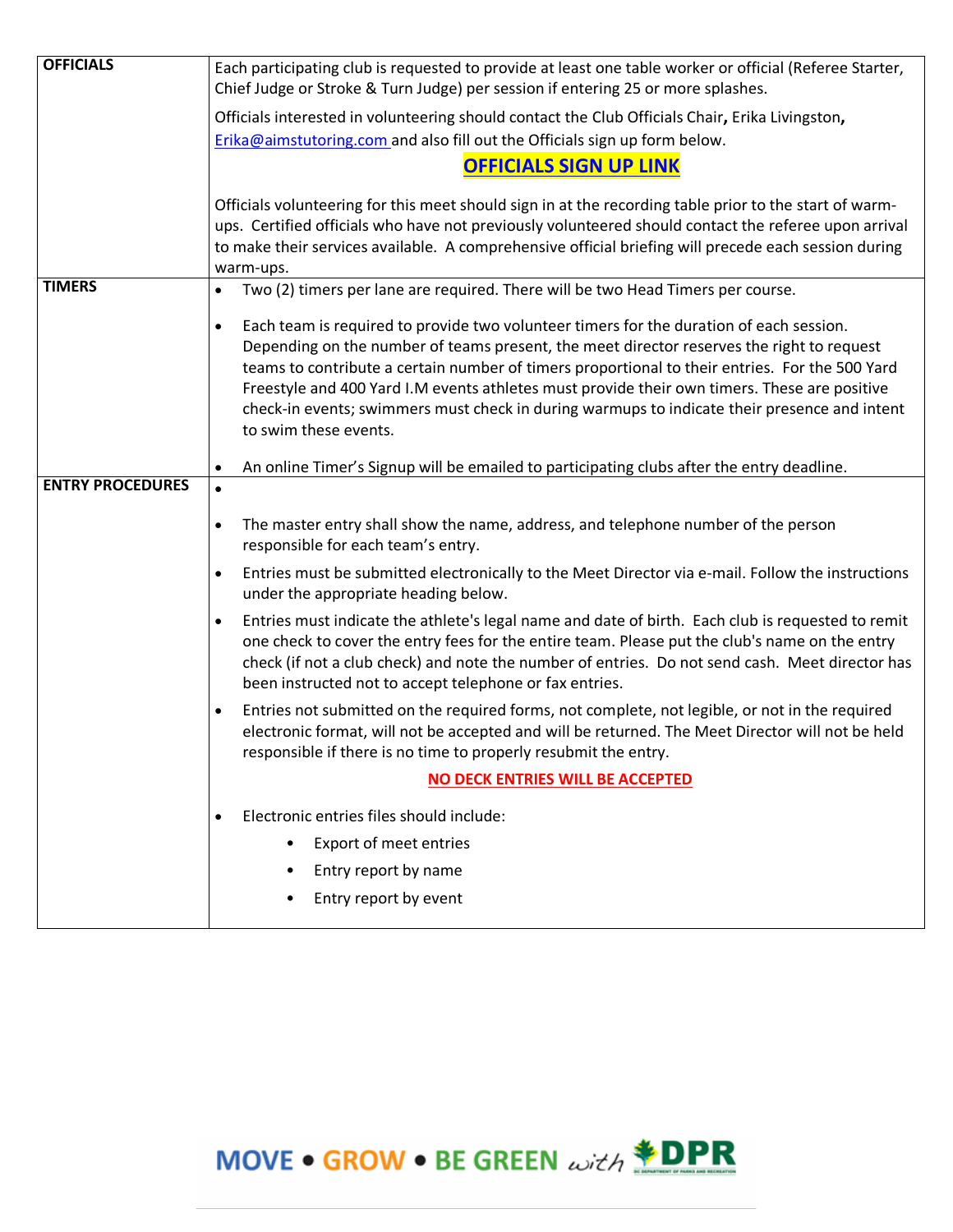| <b>ENTRY FEES</b> | Per Swimmer Surcharge: \$5.00                              | Relay event fee: \$12.00                                                                                                                                                                   |  |  |  |  |  |
|-------------------|------------------------------------------------------------|--------------------------------------------------------------------------------------------------------------------------------------------------------------------------------------------|--|--|--|--|--|
|                   | Individual event fee: \$7.00                               |                                                                                                                                                                                            |  |  |  |  |  |
|                   |                                                            | Entries fees are to be made payable to the "DC TREASURER". Fees are non-refundable. Entries<br>will not be considered received until all fees are paid. NO CASH PAYMENTS WILL BE ACCEPTED. |  |  |  |  |  |
|                   | Entry fee checks may be mailed to:                         |                                                                                                                                                                                            |  |  |  |  |  |
|                   | <b>Wilson Aquatic Center</b>                               |                                                                                                                                                                                            |  |  |  |  |  |
|                   |                                                            | <b>Attn: Rob Green</b>                                                                                                                                                                     |  |  |  |  |  |
|                   |                                                            | 4551 Fort Drive, NW                                                                                                                                                                        |  |  |  |  |  |
|                   |                                                            | Washington, DC 20016                                                                                                                                                                       |  |  |  |  |  |
|                   | to the meet. Payment may be made via check or credit card. | Payment for entries from unattached swimmers not affiliated with a team must be received prior                                                                                             |  |  |  |  |  |
|                   | at the conclusion of the meet.                             | Entry fees are due with meet entry. Unpaid fees will be reported to the PVS Administrative Office                                                                                          |  |  |  |  |  |

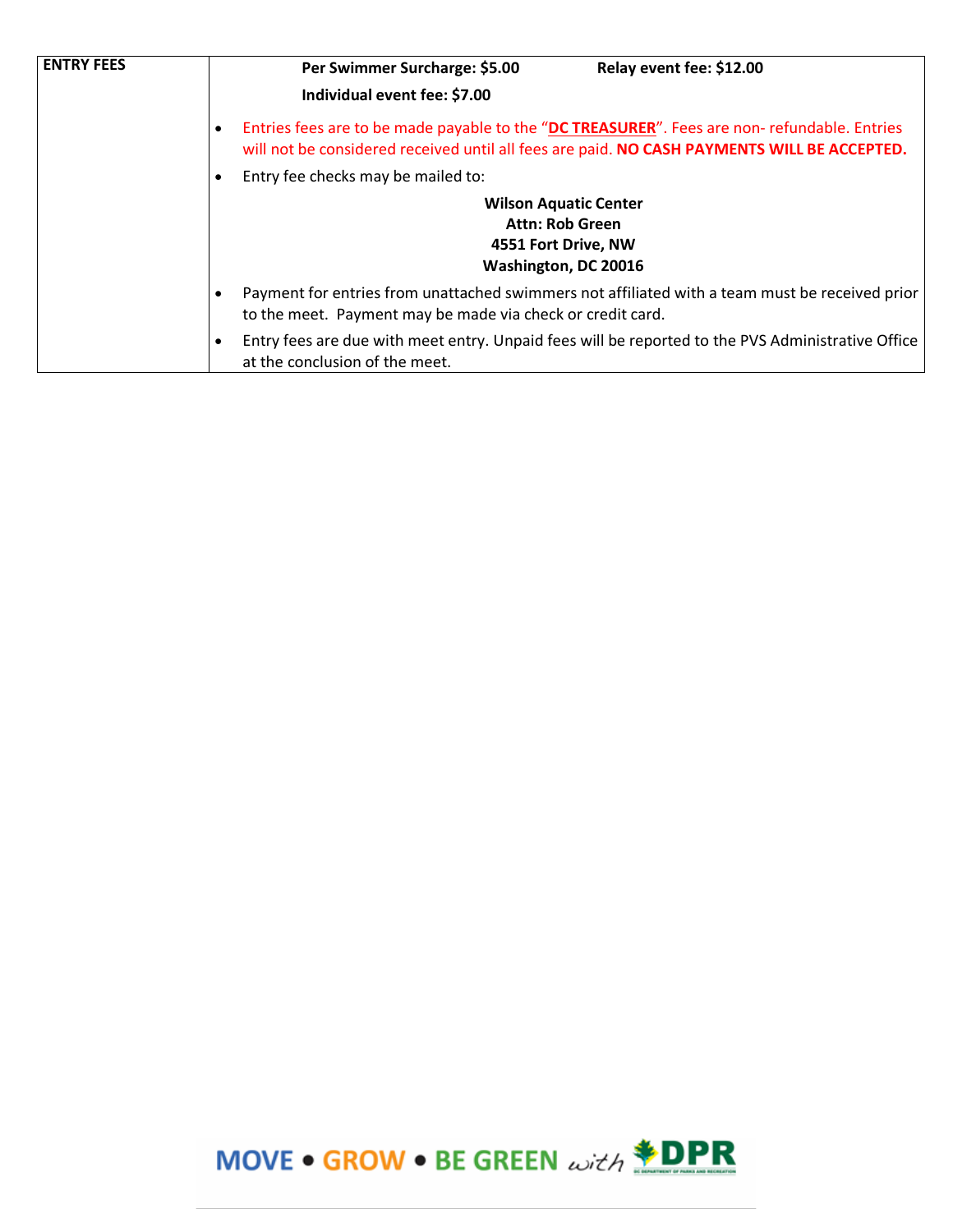## *EVENTS SCHEDULE*

| Session 1 - Friday, February 14th |                         |                             |                |           |  |  |  |
|-----------------------------------|-------------------------|-----------------------------|----------------|-----------|--|--|--|
| NST (SCY)                         | <b>Women</b>            | Events                      | <b>Men</b>     | NST (SCY) |  |  |  |
| 3:38.49                           | 1                       | 10 & Under 200 IM           | $\overline{2}$ | 3:35.49   |  |  |  |
| 3:00.69                           | 3                       | 11 & 12 200 IM              | 4              | 2:57.59   |  |  |  |
| 6:05.79                           | 5                       | 13 & 14 400 IM              | 6              | 5:41.79   |  |  |  |
| 5:57.59                           | $\overline{\mathbf{z}}$ | <b>OPEN 400 IM</b>          | 8              | 5:29.09   |  |  |  |
| 3:23.09                           | 9                       | 10 & Under 200 Breaststroke | 10             | 3:14.89   |  |  |  |
| 3:23.09                           | 11                      | 11 & 12 200 Breaststroke    | 12             | 3:14.89   |  |  |  |
| 2:50.09                           | 13                      | 13 & 14 200 Butterfly       | 14             | 2:38.29   |  |  |  |
| 2:46.79                           | 15                      | <b>OPEN 200 Butterfly</b>   | 16             | 2:31.39   |  |  |  |
| 3:00.89                           | 17                      | 10 & Under 200 Butterfly    | 18             | 2:56.59   |  |  |  |
| 3:00.89                           | 19                      | 11 & 12 200 Butterfly       | 20             | 2:56.59   |  |  |  |
| 2:56.59                           | 21                      | 10 & Under 200 Backstroke   | 22             | 2:52.69   |  |  |  |
| 2:56.59                           | 23                      | 11 & 12 200 Backstroke      | 24             | 2:52.69   |  |  |  |
| 6:49.39                           | 25                      | 13 & 14 500 Freestyle       | 26             | 6:26.59   |  |  |  |
| 6:40.69                           | 27                      | <b>OPEN 500 Freestyle</b>   | 28             | 6:12.59   |  |  |  |
| 8:26.09                           | 29                      | 10 & Under 500 Freestyle    | 30             | 8:16.69   |  |  |  |
| 7:09.09                           | 31                      | 11 & 12 500 Freestyle       | 32             | 6:57.29   |  |  |  |

| Session 2 & 3 - Saturday, February 15 <sup>th</sup> |              |                              |            |           |  |  |  |
|-----------------------------------------------------|--------------|------------------------------|------------|-----------|--|--|--|
| NST (SCY)                                           | <b>Women</b> | <b>Events</b>                | <b>Men</b> | NST (SCY) |  |  |  |
|                                                     | 33           | 13-14 400 Freestyle Relay    | 34         |           |  |  |  |
|                                                     | 35           | Open 400 Freestyle Relay     | 36         |           |  |  |  |
| 2:51.49                                             | 37           | 13 & 14 200 IM               | 38         | 2:39.99   |  |  |  |
| 2:48.19                                             | 39           | <b>OPEN 200 IM</b>           | 40         | 2:32.69   |  |  |  |
| 32.69                                               | 41           | 13 & 14 50 Freestyle         | 42         | 29.99     |  |  |  |
| 32.09                                               | 43           | <b>OPEN 50 Freestyle</b>     | 44         | 28.89     |  |  |  |
| 1:17.19                                             | 45           | 13 & 14 100 Backstroke       | 46         | 1:12.09   |  |  |  |
| 1:15.39                                             | 47           | <b>OPEN 100 Backstroke</b>   | 48         | 1:08.39   |  |  |  |
| 2:33.19                                             | 49           | 13 & 14 200 Freestyle        | 50         | 2:22.99   |  |  |  |
| 2:29.89                                             | 51           | <b>OPEN 200 Freestyle</b>    | 52         | 2:17.29   |  |  |  |
| 1:28.69                                             | 53           | 13 & 14 100 Breaststroke     | 54         | 1:21.39   |  |  |  |
| 1:26.89                                             | 55           | <b>OPEN 100 Breaststroke</b> | 56         | 1:17.59   |  |  |  |
|                                                     | 57           | 13-14 200 Medley Relay       | 58         |           |  |  |  |
|                                                     | 59           | <b>Open 200 Medley Relay</b> | 60         |           |  |  |  |

| Session 4 & 5 – Saturday, February 15 <sup>th</sup> |              |                        |     |           |  |  |  |  |  |  |
|-----------------------------------------------------|--------------|------------------------|-----|-----------|--|--|--|--|--|--|
| NST (SCY)                                           | <b>Women</b> | Events                 | Men | NST (SCY) |  |  |  |  |  |  |
| 1:42.59                                             | 61           | 8 & Under 100 IM       | 62  | 1:39.39   |  |  |  |  |  |  |
| 1:42.59                                             | 63           | 9 & 10 100 IM          | 64  | 1:39.39   |  |  |  |  |  |  |
| 1:24.39                                             | 65           | 11 & 12 100 IM         | 66  | 1:24.39   |  |  |  |  |  |  |
| 38.89                                               | 67           | 8 & Under 50 Freestyle | 68  | 38.09     |  |  |  |  |  |  |
|                                                     |              |                        |     |           |  |  |  |  |  |  |

## **MOVE • GROW • BE GREEN**  $\omega$ **ith <b>\* DPR**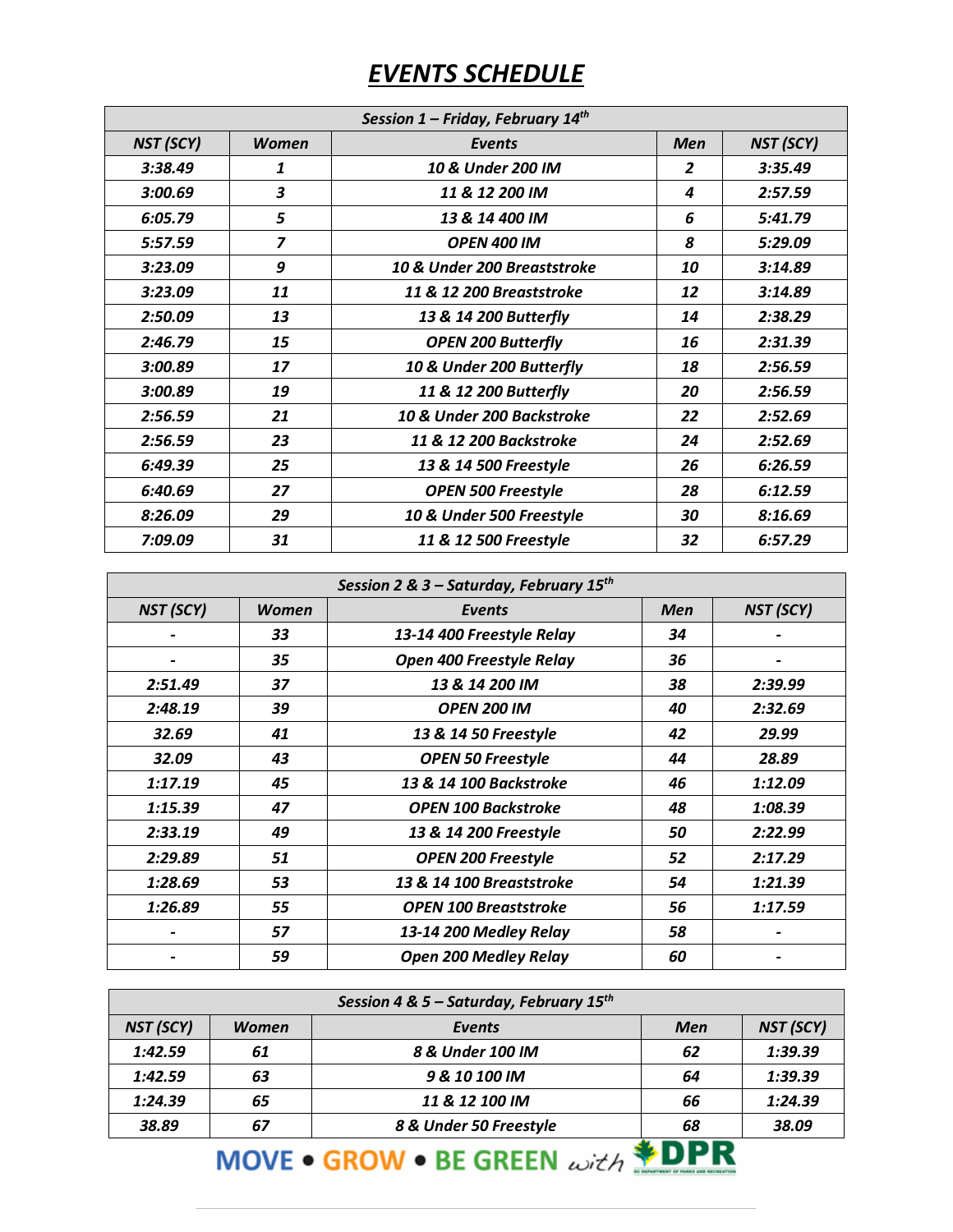| 38.89   | 69 | 9 & 10 50 Freestyle            | 70 | 38.09   |
|---------|----|--------------------------------|----|---------|
| 33.79   | 71 | 11 & 12 50 Freestyle           | 72 | 32.59   |
| 1:58.09 | 73 | 8 & Under 100 Breaststroke     | 74 | 1:53.59 |
| 1:58.09 | 75 | 9 & 10 100 Breaststroke        | 76 | 1:53.59 |
| 1:34.39 | 77 | 11 & 12 100 Breaststroke       | 78 | 1:32.49 |
| 1:53.99 | 79 | 8 & Under 100 Butterfly        | 80 | 1:52.39 |
| 1:53.99 | 81 | 9 & 10 100 Butterfly           | 82 | 1:52.39 |
| 1:25.09 | 83 | 11 & 12 100 Butterfly          | 84 | 1:23.29 |
| 1:41.99 | 85 | 8 & Under 100 Backstroke       | 86 | 1:40.19 |
| 1:41.99 | 87 | 9 & 10 100 Backstroke          | 88 | 1:40.19 |
| 1:25.19 | 89 | 11 & 12 100 Backstroke         | 90 | 1:22.19 |
|         | 91 | 10 & Under 200 Freestyle Relay | 92 |         |
|         | 93 | 11-12 200 Freestyle Relay      | 94 |         |

| <b>Session 6 - FINALS</b><br>Saturday, February 15 <sup>th</sup> |                              |    |
|------------------------------------------------------------------|------------------------------|----|
|                                                                  |                              |    |
| 37                                                               | 13 & 14 200 IM               | 38 |
| 39                                                               | <b>OPEN 200 IM</b>           | 40 |
| 65                                                               | 11 & 12 100 IM               | 66 |
| 41                                                               | 13 & 14 50 Freestyle         | 42 |
| 43                                                               | <b>OPEN 50 Freestyle</b>     | 44 |
| 71                                                               | 11 & 12 50 Freestyle         | 72 |
| 45                                                               | 13 & 14 100 Backstroke       | 46 |
| 47                                                               | <b>OPEN 100 Backstroke</b>   | 48 |
| 77                                                               | 11 & 12 100 Breaststroke     | 78 |
| 49                                                               | 13 & 14 200 Freestyle        | 50 |
| 51                                                               | <b>OPEN 200 Freestyle</b>    | 52 |
| 83                                                               | 11 & 12 100 Butterfly        | 84 |
| 53                                                               | 13 & 14 100 Breaststroke     | 54 |
| 55                                                               | <b>OPEN 100 Breaststroke</b> | 56 |
| 89                                                               | 11 & 12 100 Backstroke       | 90 |

| Session 7 & 8 – Sunday, February $16^{th}$ |              |                              |            |                          |
|--------------------------------------------|--------------|------------------------------|------------|--------------------------|
| NST (SCY)                                  | <b>Women</b> | Events                       | <b>Men</b> | NST (SCY)                |
|                                            | 95           | 13-14 400 Medley Relay       | 96         |                          |
|                                            | 97           | <b>Open 400 Medley Relay</b> | 98         | $\overline{\phantom{a}}$ |
| 2:47.29                                    | 99           | 13 & 14 200 Backstroke       | 100        | 2:37.09                  |
| 2:44.09                                    | 101          | <b>OPEN 200 Backstroke</b>   | 102        | 2:29.89                  |
| 1:10.79                                    | 103          | 13 & 14 100 Freestyle        | 104        | 1:05.59                  |
| 1:09.59                                    | 105          | <b>OPEN 100 Freestyle</b>    | 106        | 1:02.89                  |
| 3:11.99                                    | 107          | 13 & 14 200 Breaststroke     | 108        | 2:58.39                  |
| 3:08.19                                    | 109          | <b>OPEN 200 Breaststroke</b> | 110        | 2:48.69                  |
| 1:16.89                                    | 111          | 13 & 14 100 Butterfly        | 112        | 1:11.49                  |
| 1:15.39                                    | 113          | <b>OPEN 100 Butterfly</b>    | 114        | 1:08.29                  |

MOVE • GROW • BE GREEN with **\*DPR**